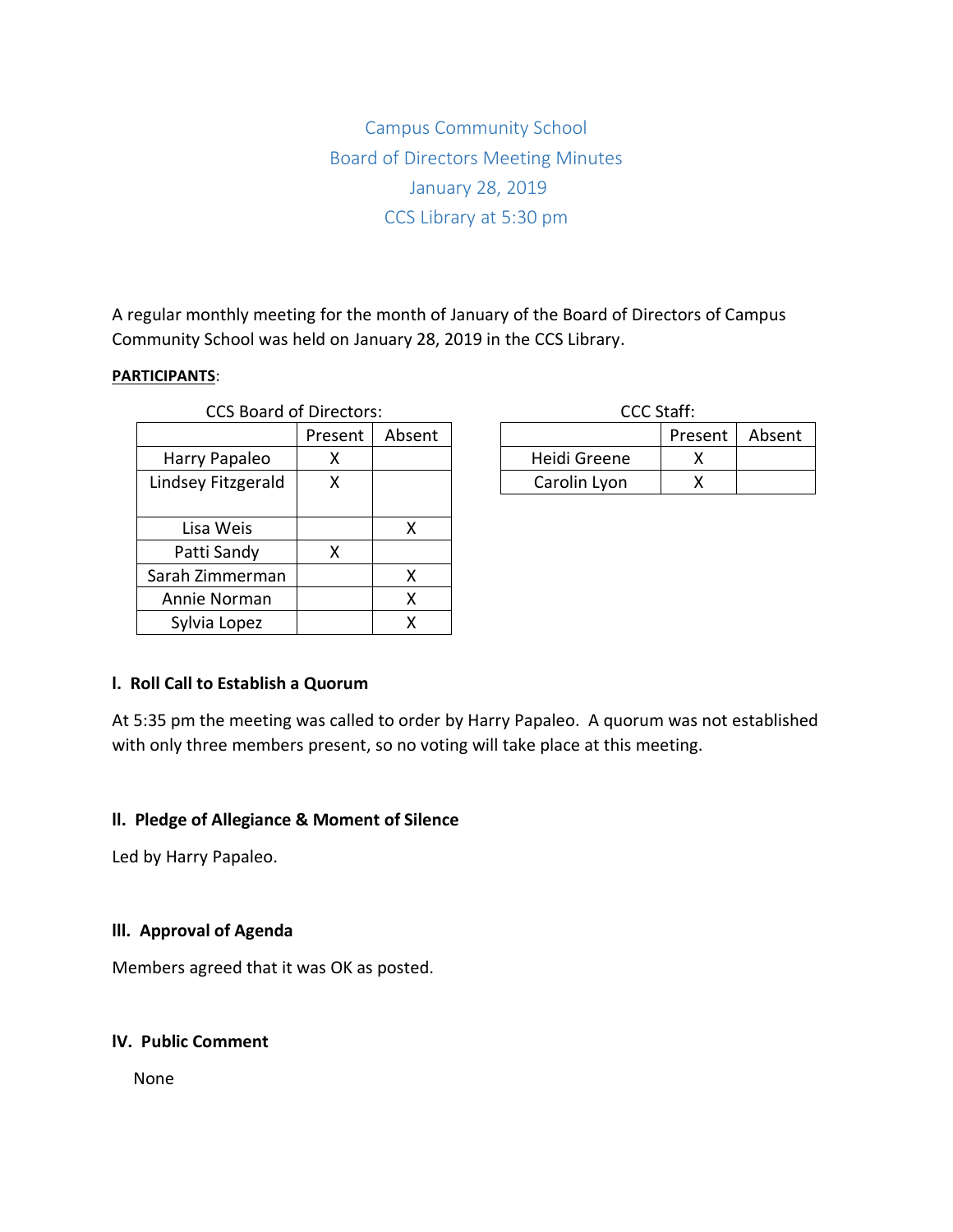# **V. Approval of Minutes of Last Meeting**

Tabled until next meeting

# **Vl. President's Report**

Harry presented a chart showing the Board of Directors terms and positions. Harry's term as president will go to October at annual meeting. Heidi has contacted someone who is interested in becoming a board member. She also presented two other names and she will make contact with them to determine interest in becoming board members.

## **Vll. Financial Report by Carolin Lyon**

We are 50% through the year. There are no updates to revenues or expenses at this time. We are on target with the budget with 49.9% spent.

We started accepting applications for the 2019-20 school year on November 5 and continued accepting them until January 9. We have 141 applications so far, which is an increase of 58 from last month. We are trending similar to last year. The lottery will be held on Feb. 6, 2019 at 1 pm.

# **VIII. Head of School Executive Report by Heidi Greene**

Status of School:

We have a new Special Services Coordinator named Kelly Summers.

The audit is coming up in a few weeks.

The staff will be focusing on Best Practices for the remainder of the year.

State testing starts in March.

Summer of 2020 will be the start of the next renewal process.

Paul Stock will come on May 9<sup>th</sup> for Board Training.

## **IX. Voting Items**

None